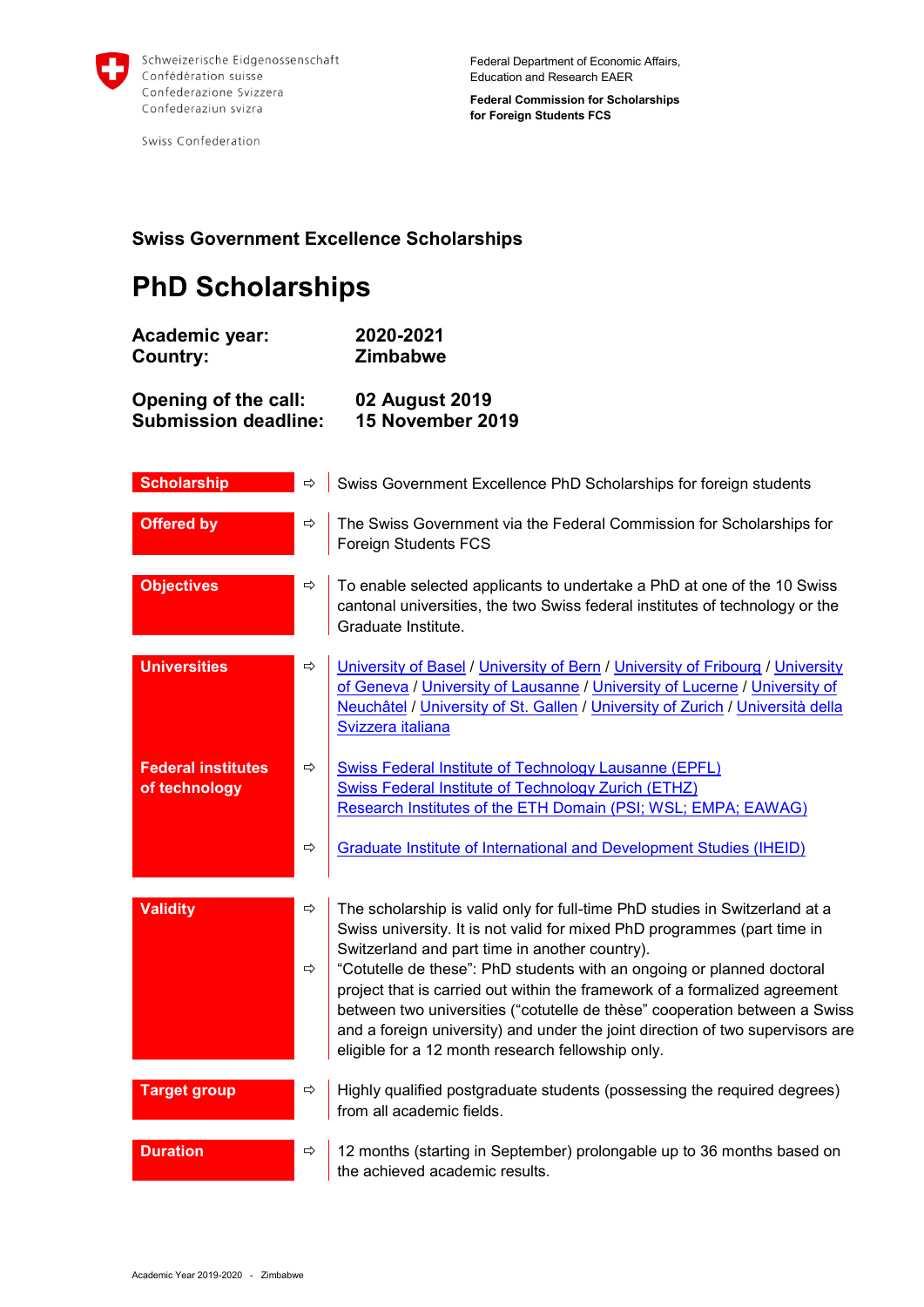| <b>Amount and</b><br>additional<br>allowances             | ⇨<br>⇨<br>⇨<br>⇨<br>⇨<br>⇨<br>⇨<br>⇨ | The scholarship amounts to a monthly payment of CHF 1'920.<br>For non-EU and non-EFTA grantees only: the FCS pays mandatory Swiss<br>health insurance.<br>There are no family allowances.<br>No financial support for fieldwork or for conferences.<br>Scholarship holders from non-EU and non-EFTA countries receive a flight<br>allowance (lump sum) for a ticket back to their country of origin (provided at<br>the end of the scholarship).<br>Special CHF 300 housing allowance (paid once at the beginning of the<br>scholarship).<br>One-year half-fare public transportation card.<br>Support services and various trips, dinners and sightseeing tours organised<br>for Swiss Government Excellence Scholarship holders. |
|-----------------------------------------------------------|--------------------------------------|------------------------------------------------------------------------------------------------------------------------------------------------------------------------------------------------------------------------------------------------------------------------------------------------------------------------------------------------------------------------------------------------------------------------------------------------------------------------------------------------------------------------------------------------------------------------------------------------------------------------------------------------------------------------------------------------------------------------------------|
| <b>Eligibility</b><br>criteria and<br>specific conditions | ⇨<br>⇨                               | Master's degree or equivalent university degree achieved before 31 July<br>2020 (degree certificate) recognised by the Swiss university. As a proof,<br>the degree has to be submitted to the Federal Commission for<br>Scholarships before the start of the scholarship.                                                                                                                                                                                                                                                                                                                                                                                                                                                          |
|                                                           | ⇨                                    | Applicant's date of birth after 31 December 1984.<br>Applicants must provide a letter from an academic host professor (including<br>her/his short CV) at the chosen Swiss university confirming why she/he is<br>willing to supervise and support the PhD thesis. Without such support, the                                                                                                                                                                                                                                                                                                                                                                                                                                        |
|                                                           | ⇨                                    | application will be rejected.<br>If an assistant professor supports a candidature, a full professor who is<br>entitled to supervise the PhD during the entire scholarship has to co-sign<br>the support letter.                                                                                                                                                                                                                                                                                                                                                                                                                                                                                                                    |
|                                                           | ⇨                                    | Applicants must have a research proposal including a timeframe. This is<br>the centrepiece of the application. The applicant must devote all required<br>attention to it.                                                                                                                                                                                                                                                                                                                                                                                                                                                                                                                                                          |
|                                                           | ⇨                                    | Applicants must be in command of the necessary language skills required<br>for the PhD studies/ research.                                                                                                                                                                                                                                                                                                                                                                                                                                                                                                                                                                                                                          |
|                                                           | ⇨                                    | Applicants who have been in Switzerland since more than one year at the<br>beginning of the scholarship in September are not eligible.                                                                                                                                                                                                                                                                                                                                                                                                                                                                                                                                                                                             |
|                                                           | ⇨                                    | Applicants who have already benefited from a Swiss Government<br>Excellence Scholarship are not eligible to apply for a second scholarship.<br>Scholarship holders are expected to move to Switzerland during their grant<br>period.                                                                                                                                                                                                                                                                                                                                                                                                                                                                                               |
|                                                           | ⇨                                    | <b>PLEASE NOTE:</b><br>The FCS application for a PhD scholarship and the application for<br>admission by a Swiss University for a PhD study are two separate<br>procedures.                                                                                                                                                                                                                                                                                                                                                                                                                                                                                                                                                        |
|                                                           | ⇨                                    | The admission to a PhD study at your chosen Swiss University is a conditio<br>sine qua non for a potential attribution of a FCS scholarship - but no<br>guarantee though for a positive decision by the Federal Commission for<br>Scholarships for Foreign Students FCS. It is the applicant's responsibility to<br>manage both procedures in parallel.                                                                                                                                                                                                                                                                                                                                                                            |

L.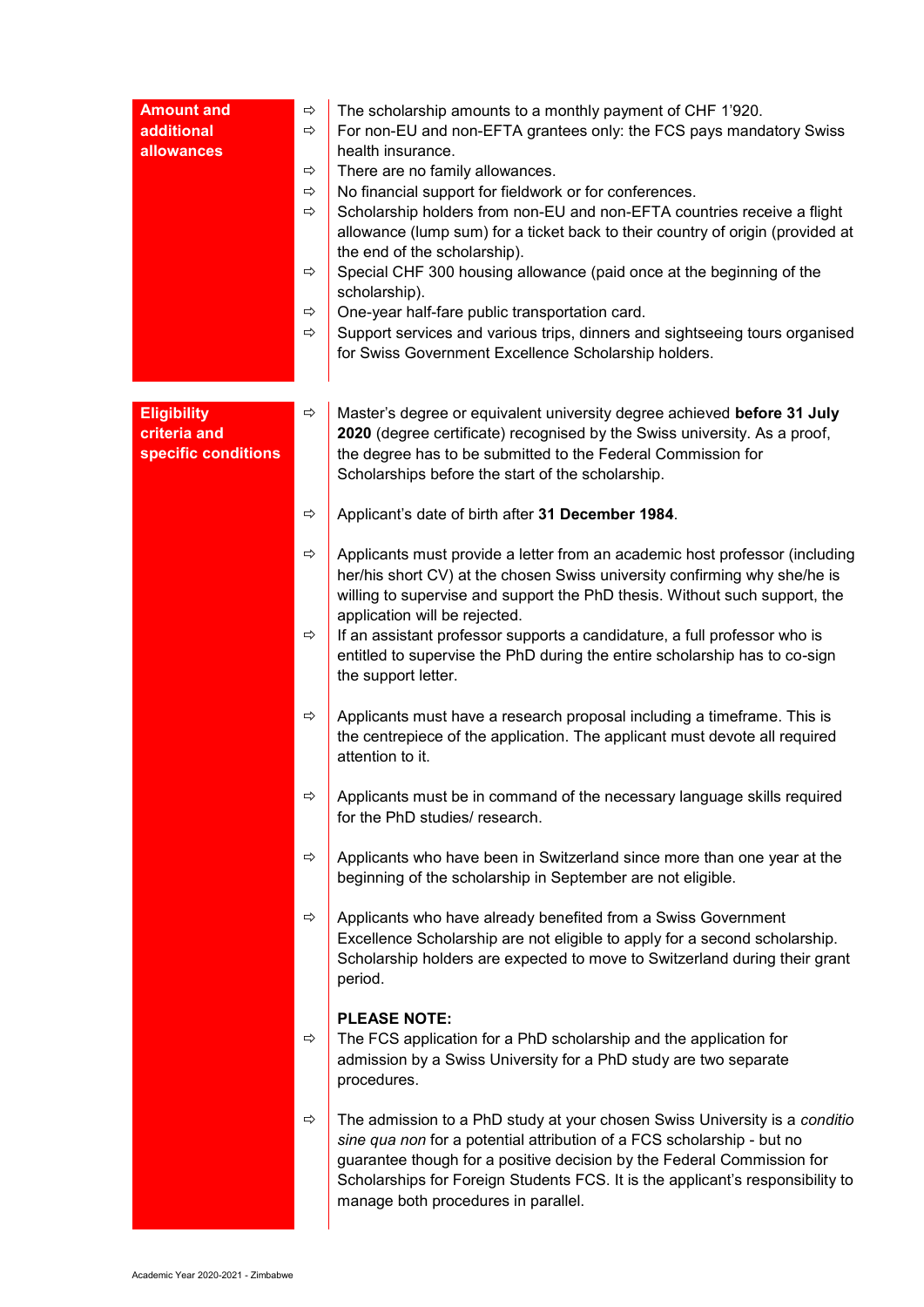|                                 | ⇨                                   | There are two different ways to achieve a doctorate degree (aka PhD).<br>The first way consists in undertaking doctoral studies under the<br>supervision of an academic mentor (supervisor). In this case, the<br>admission to the PhD takes place after the scholarship start.                                                                                                           |
|---------------------------------|-------------------------------------|-------------------------------------------------------------------------------------------------------------------------------------------------------------------------------------------------------------------------------------------------------------------------------------------------------------------------------------------------------------------------------------------|
|                                 | ⇨                                   | The second way consists in being admitted to a doctoral school, which<br>provides the framework for the following doctoral studies. Please inquire<br>your admission directly at the corresponding school.                                                                                                                                                                                |
|                                 | $\Rightarrow$                       | In addition to all other application documents (including the support letter<br>from a supervisor), the admission letter from the doctoral school is<br>required with the application dossier. As this takes time applicants must<br>plan accordingly and submit their application for admission to the doctoral<br>school sufficiently in advance of the scholarship programme deadline. |
|                                 | ⇨                                   | If the chosen doctoral school does not allow you to contact a supervisor<br>before being admitted to the school, the application for the Swiss<br>Government Excellence Scholarship is not possible.                                                                                                                                                                                      |
| <b>Selection</b><br>criteria    | ⇨<br>$\Rightarrow$<br>$\Rightarrow$ | The following aspects and selection criteria are primarily considered:<br>The candidate: academic profile, research capacity and motivation.<br>The research project: originality and methodological soundness.<br>The academic context: quality and context of supervision and potential for<br>future academic cooperation.                                                             |
| <b>Application</b><br>timeframe | ⇨<br>⇨<br>⇨                         | Opening of the call:<br>02 August 2019<br>Application deadline:<br>15 November 2019<br>Beginning of the scholarship:<br>01 September 2020                                                                                                                                                                                                                                                 |
| <b>Application</b><br>procedure | ⇨                                   | The application package can be obtained by e-mail from the Swiss<br>Embassy in Harare.                                                                                                                                                                                                                                                                                                    |
| <b>Application</b>              |                                     | Please submit 2 sets $(=1 \text{ original} + 1 \text{ copy})$ of application documents in                                                                                                                                                                                                                                                                                                 |
| documents                       | ⇨                                   | exact order given below: The 1 <sup>st</sup> set contains the original, signed<br>documents plus the confidential letters of recommendation and, if<br>applicable the attested translations in English. The other set is the copy of<br>the 1 <sup>st</sup> set except for the confidential letters of recommendation (only 1 <sup>st</sup><br>set). No copies for 2 <sup>nd</sup> set.   |
|                                 | 1)<br>2)<br>3)<br>4)                | Signed FCS application form (typed and printed) with photo.<br>A full CV with list of academic publications, awards etc.<br>A motivation letter (max. 2 pages).<br>A complete research proposal (max. 5 pages, signed), using exclusively                                                                                                                                                 |
|                                 | 5)                                  | the FCS research proposal form.<br>A copy of the letter from an academic host professor (including her/his<br>short CV) at the chosen Swiss university confirming why she/he is willing to<br>supervise and support the PhD thesis.<br>Applicants for doctoral schools (doctoral programmes):<br>In addition to all other application documents (including the support letter             |
|                                 | 6)                                  | from a supervisor), the admission letter from the doctoral school is required<br>with the application dossiers.<br>Two confidential letters of recommendation from two different professors in<br>the applicant's field (use exclusively the FCS reference form - originals in<br>sealed envelopes only for the 1 <sup>st</sup> set). No copies for 2 <sup>nd</sup> set.                  |